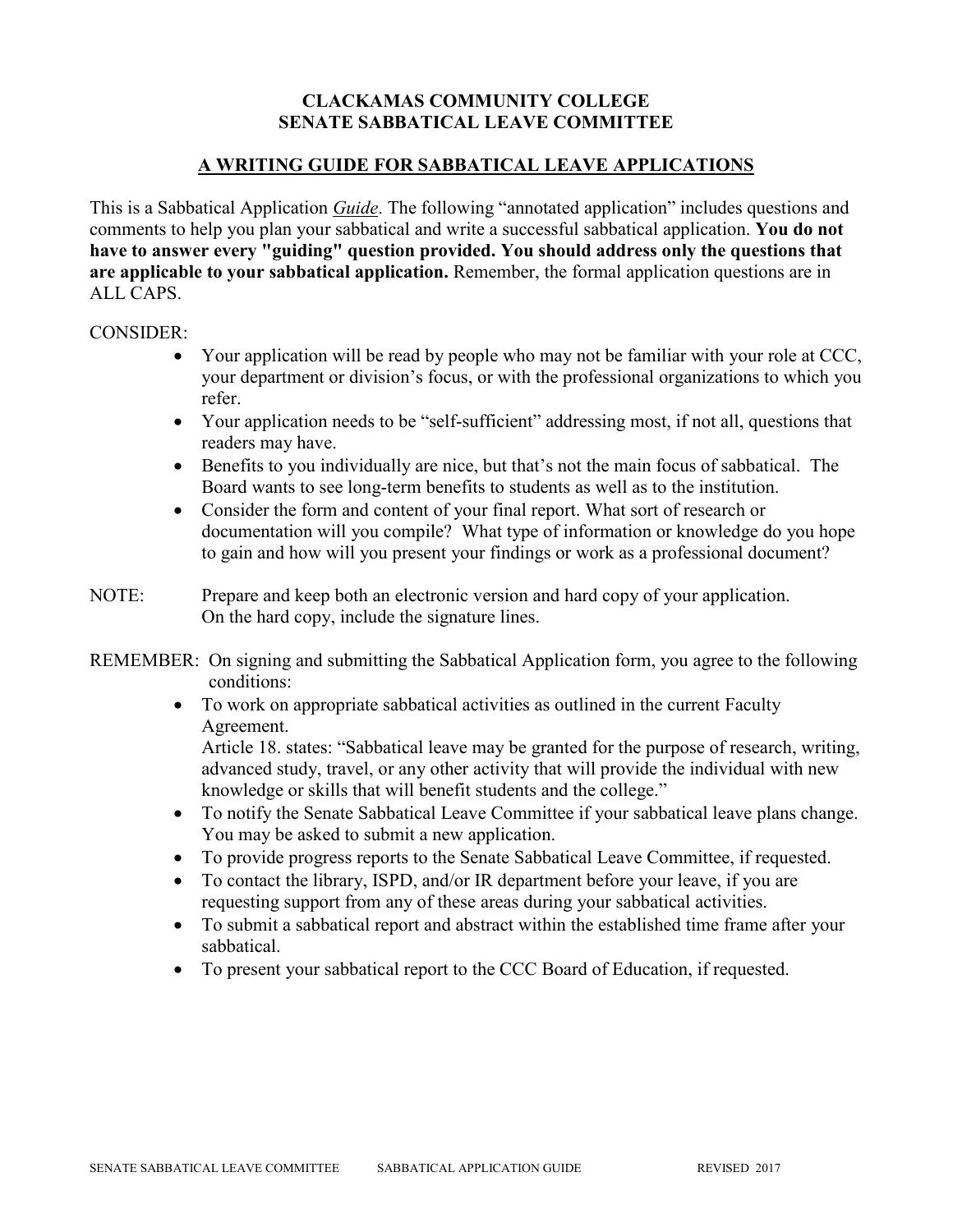# **\*\*ALL APPLICATION RESPONSES MUST BE TYPED\*\* PLEASE ANSWER ALL QUESTIONS IN TWO SINGLE-SPACED PAGES OR LESS.**

# **1. PLEASE STATE THE SPECIFIC PURPOSE(S) OF YOUR LEAVE**

### **2. PLEASE IDENTIFY THE SPECIFIC PROPOSED ACTIVITIES FOR YOUR SABBATICAL***. In writing this section please consider the following questions. Only address the items that are relevant to your specific plan.*

- What exactly do you plan to do? Why?
- How do the planned activities relate to your role at CCC?
- Give complete names of organizations to which you refer, not just acronyms. Explain the connection between the organizations and your role as faculty and your sabbatical plan. How many organizations or institutions do you plan to contact, review, or research? 10-20? Three?
- If you are attending conferences, state the name and function of the sponsoring organizations. NOTE: If you're planning a year-long sabbatical and only list one three-day conference, explain what research or other activities will occupy you the rest of the time.

# **3. PLEASE IDENTIFY YOUR SPECIFIC PROFESSIONAL OUTCOMES.** *In writing this section please consider the following questions. Only address the items that are relevant to your specific plan.*

- What professional outcomes do you expect for yourself as a faculty member?
- How will these outcomes improve your program, department, and/or division?
- If traveling to other countries is a main part of your plan, why? How would those experiences relate to and improve your primary job function at CCC.
- Will you need library and/or instructional design and/or data research services to support your sabbatical? If so, have you met to discuss your sabbatical project with that department? If so, explain the kind of support the library, ISPD, IR, etc. has agreed to provide. If not, please meet with the appropriate department before submitting your sabbatical application.

# **4. BRIEFLY DESCRIBE HOW YOUR SABBATICAL ACTIVITIES WILL BENEFIT THE COLLEGE AND YOUR STUDENTS.** *In writing this section please consider the following questions. Only address the items that are relevant to your specific plan.*

- Focus on the specific ways your sabbatical will benefit your students and improve the institution as a whole, as well as your department or division. Consider the information and documentation you will put into your final report.
- What, in your role at the college, caused you to see the need for your planned sabbatical activities?
- What specific benefits to students will result from your sabbatical activities?
- How will your planned activities increase FTE?
- Are you assessing the needs of your students, department, division, and/or the institution? How?
- How will your students be more successful in transferring to other institutions, or be more competitive in the workforce, because of the new information you'll bring to the classroom?